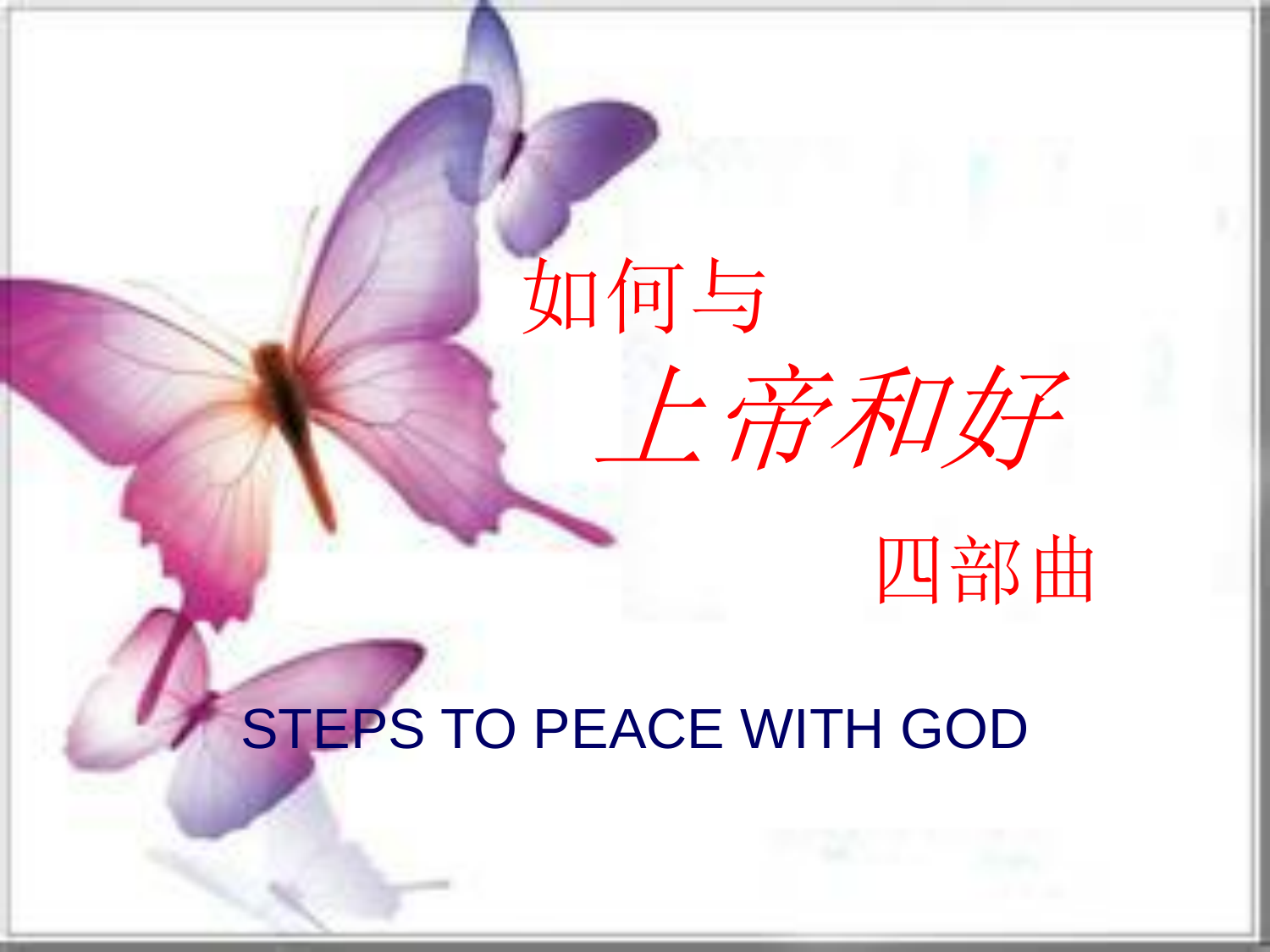

God loves you and wants you to experience His peace and life. The BIBLE says: "For God so loved the world that He gave His only begotten Son, that whoever believes in Him should not perish but have everlasting life" (John 3:16).

約翰福音**3:**16神爱世人,甚至将他的独生子赐给他们,叫一 切信他的,不至灭亡,反得永生。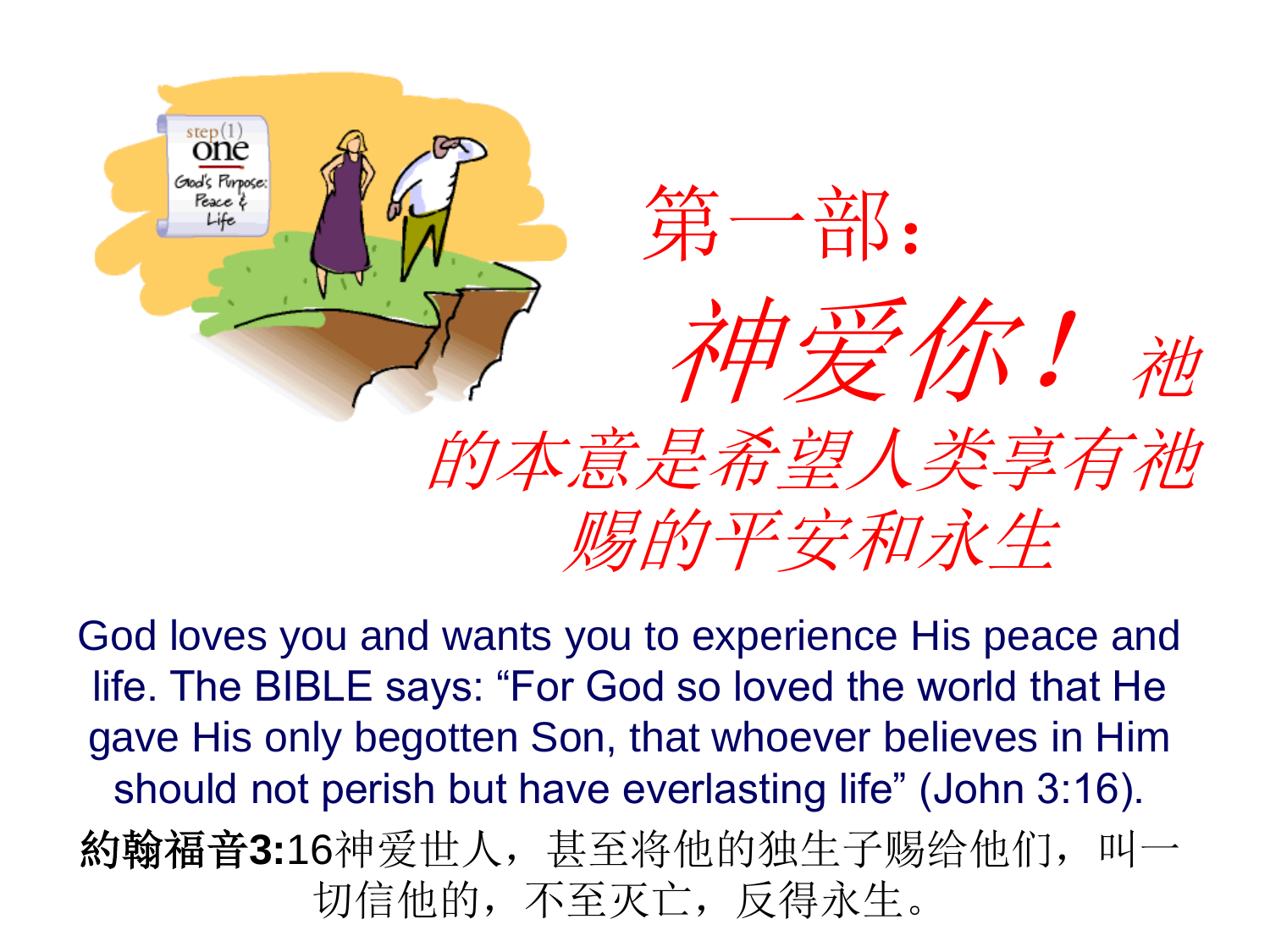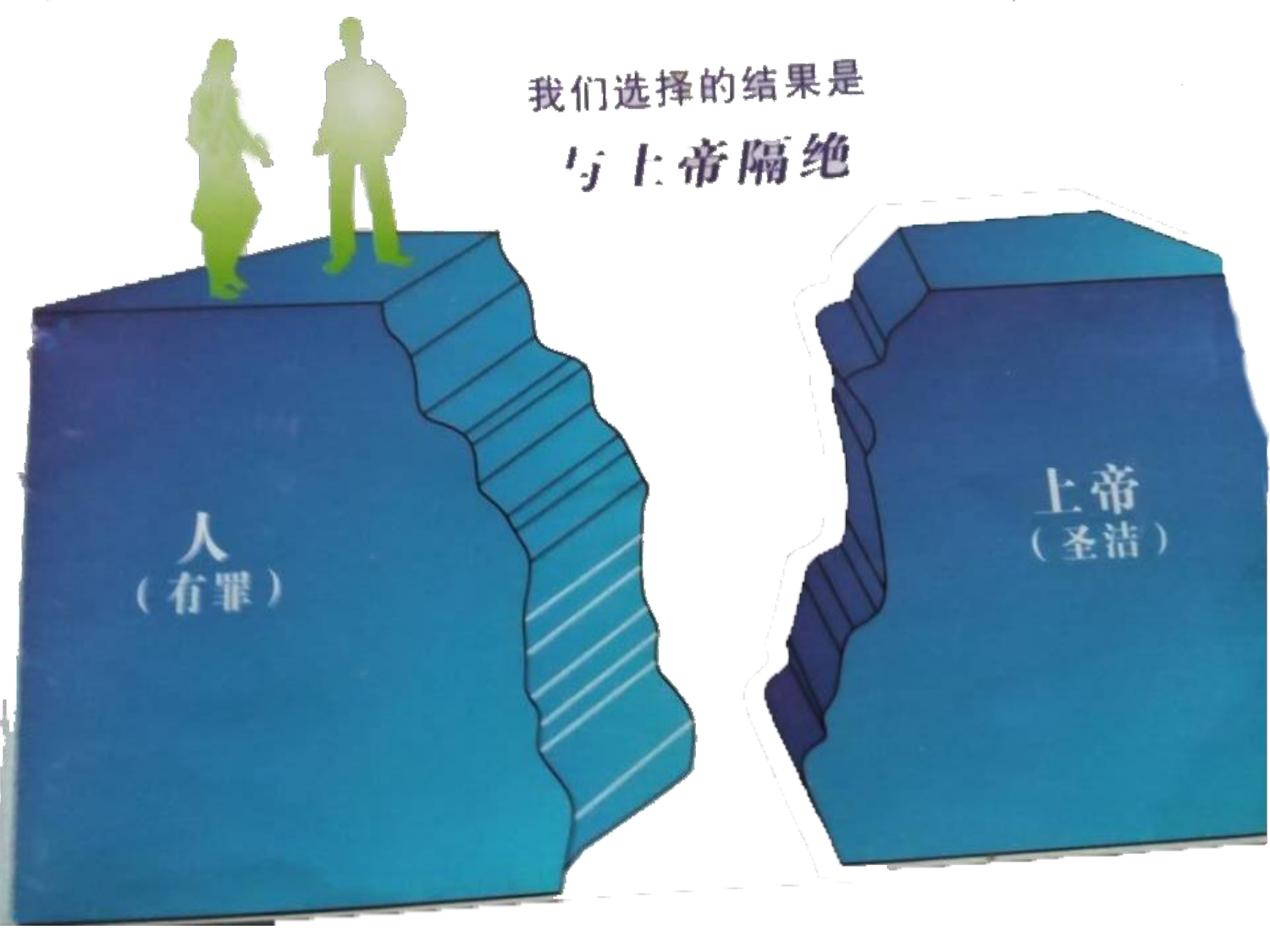





## 我们与神隔绝了! 祂造人,不同于机器人, 让他们有选择的自由。

Being at peace with God is not automatic, because by nature you are separated from God. "For all have sinned and fall short of the glory of God" (Romans 3:23). 羅馬書**3:23**因为世人都犯了罪,亏缺了神的荣耀;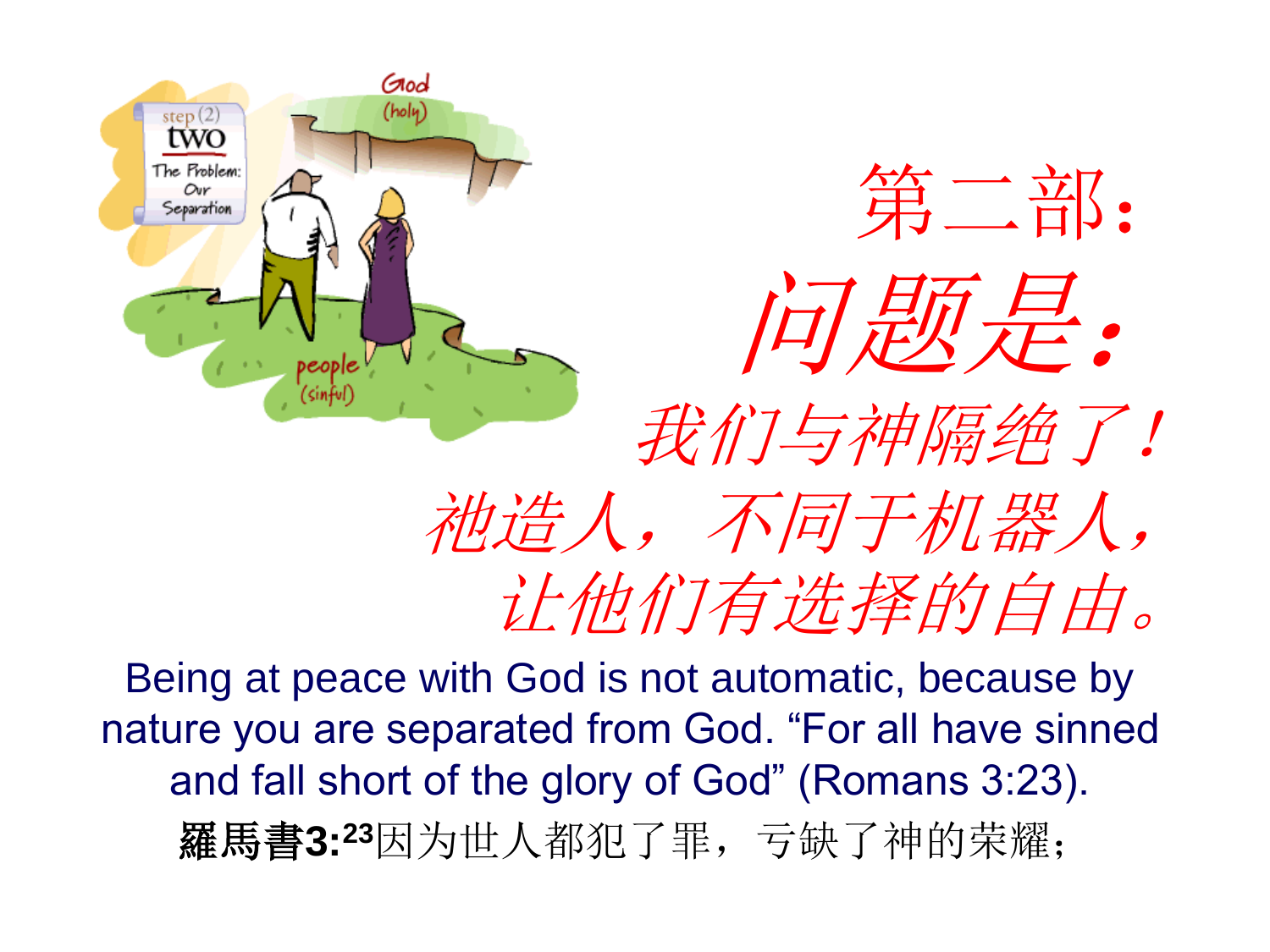





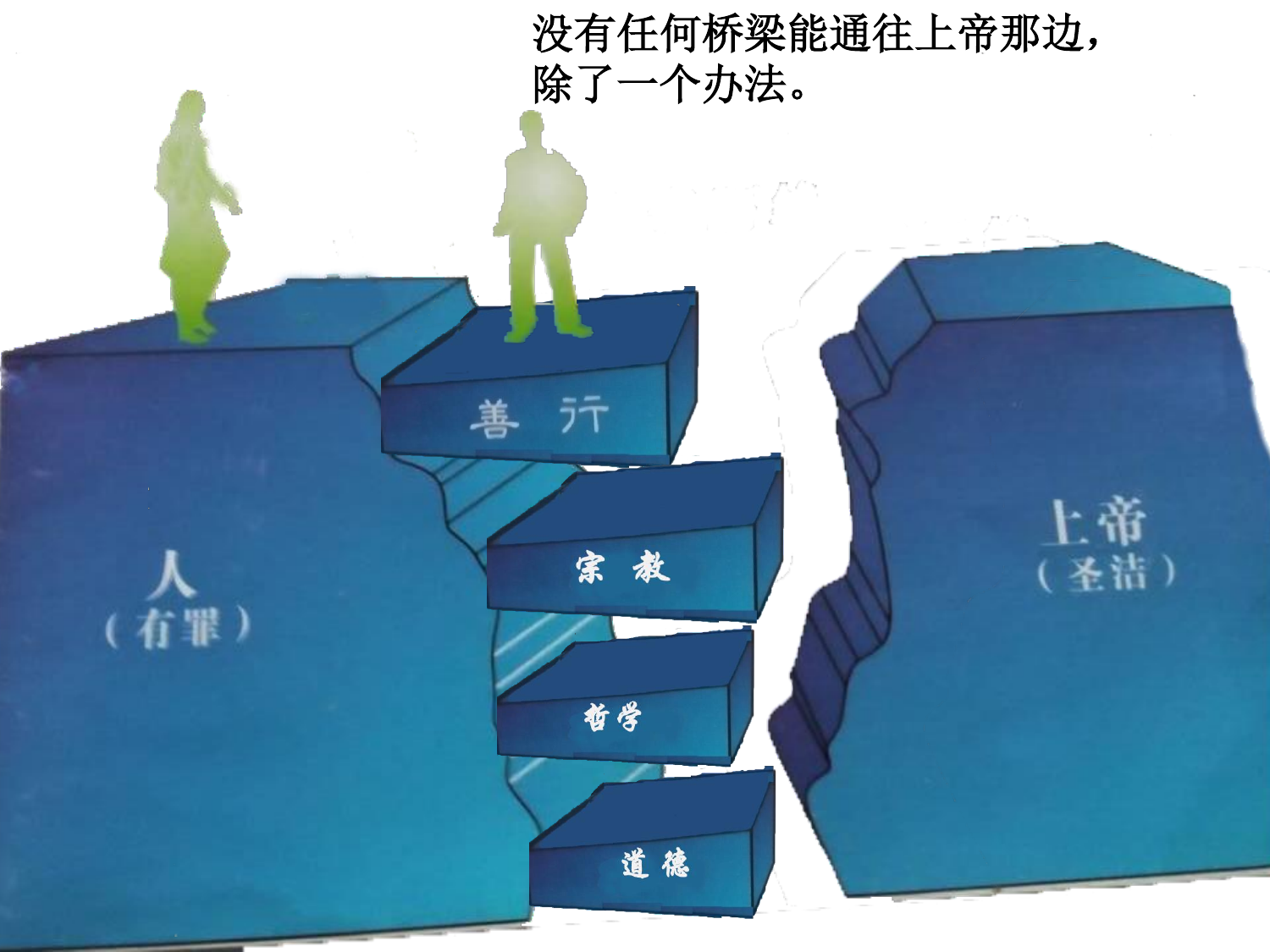

God's Remedy: The Cross

Jesus Christ died on the Cross and rose from the grave. He paid the penalty for our sin and bridged the gap between God and people.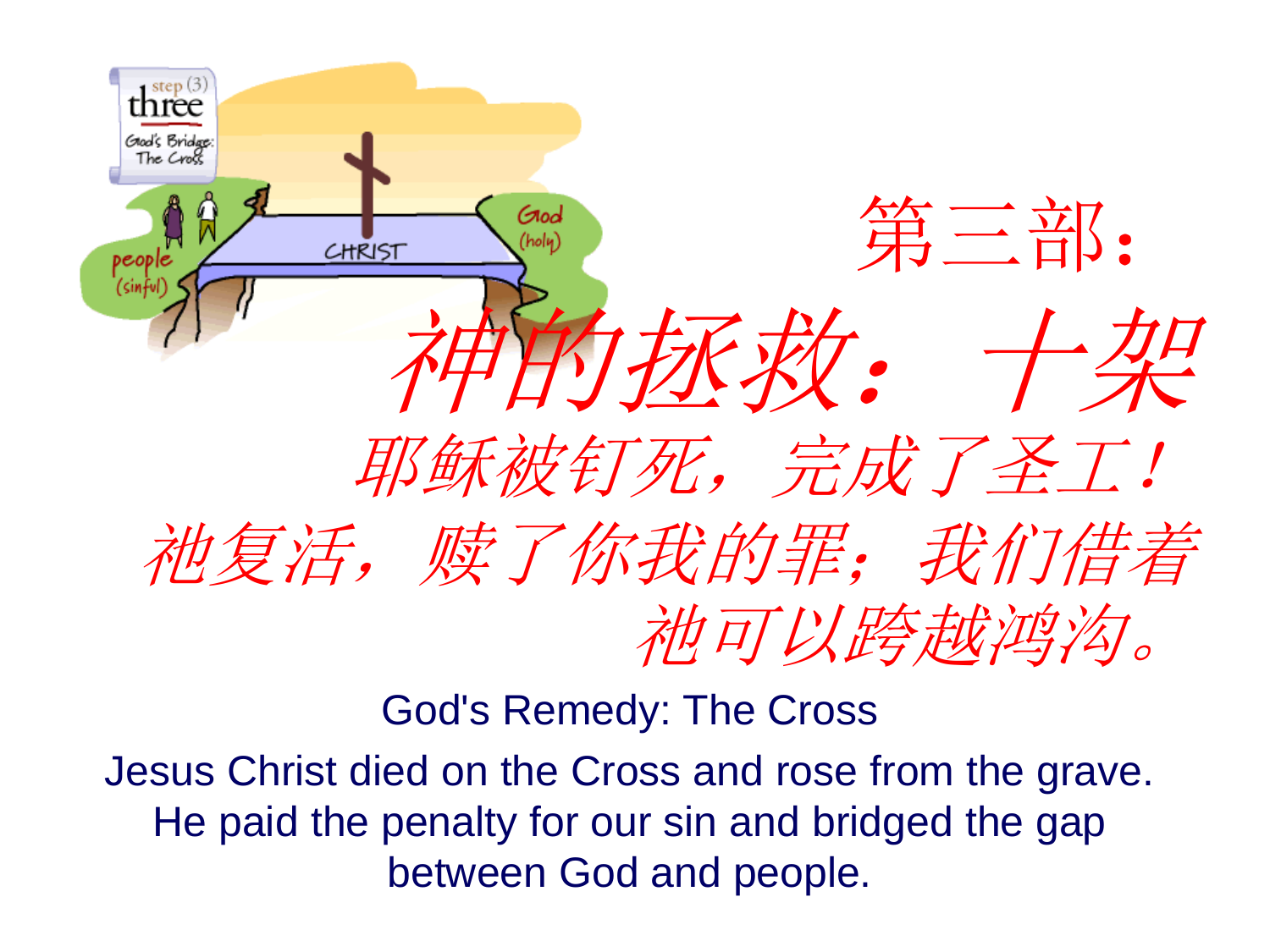上帝已经预备好了这唯一的救法, 可以使人与祂和好,但是每个人必须做出自己的选择

基督

(有罪)

(圣洁)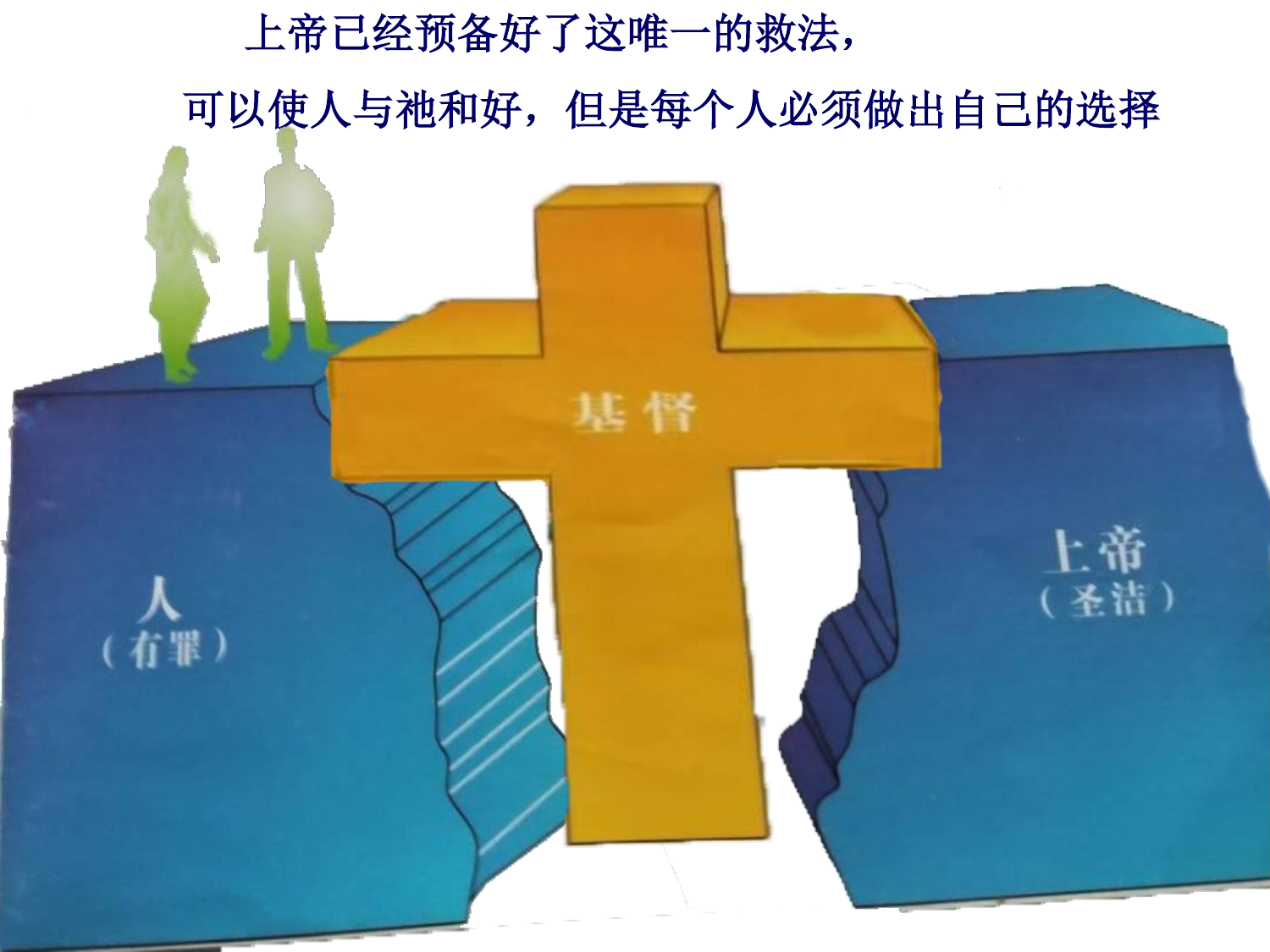





## 耶稣被钉死,完成了圣工!

施复活, 赎了你我的罪;我们信着 You cross the bridge into God's family when you receive Christ by personal invitation. The BIBLE says: "But as many as received Him, to them He gave the right to become children of God, even to those who believe in His name" (John 1:12).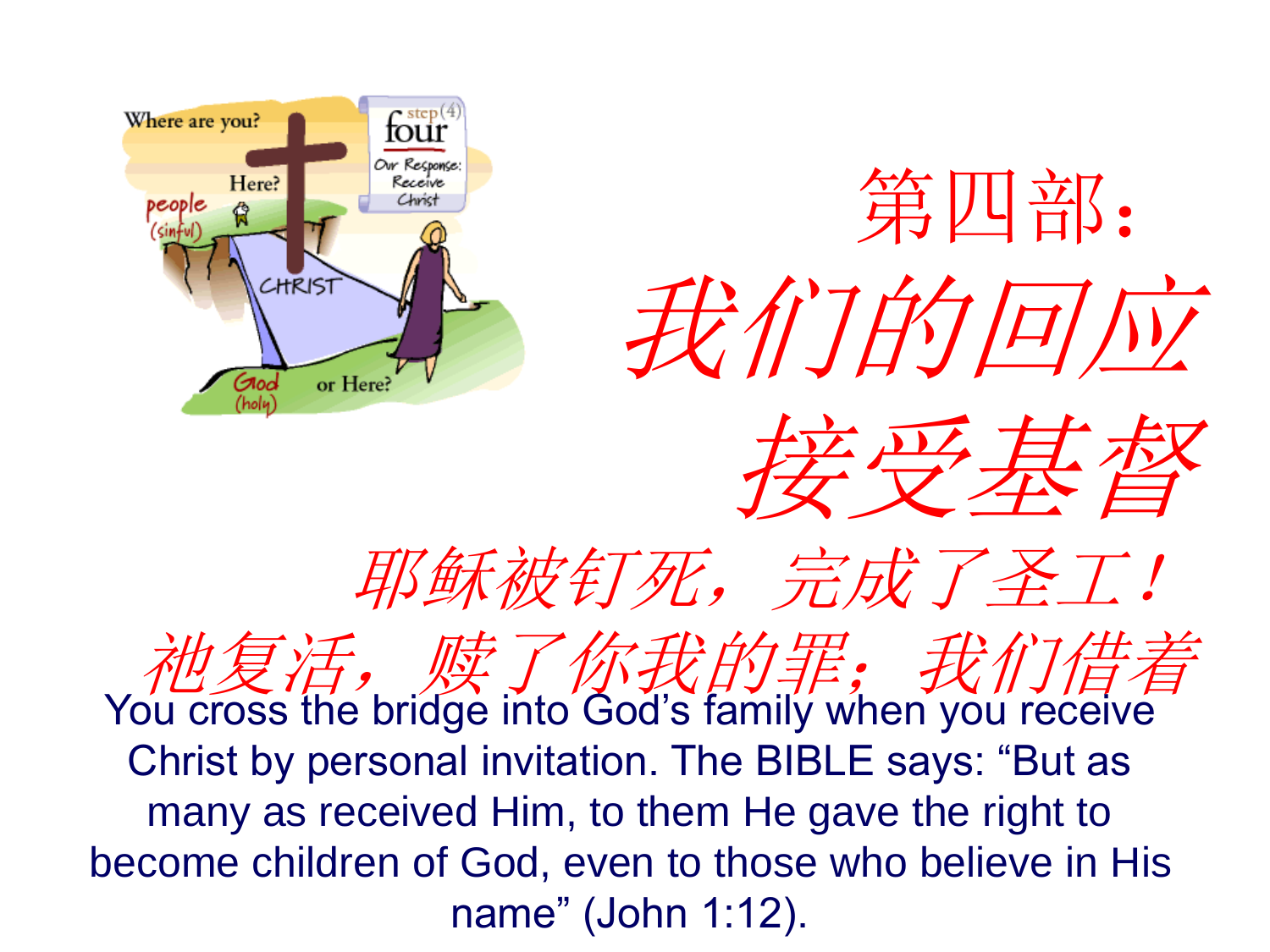